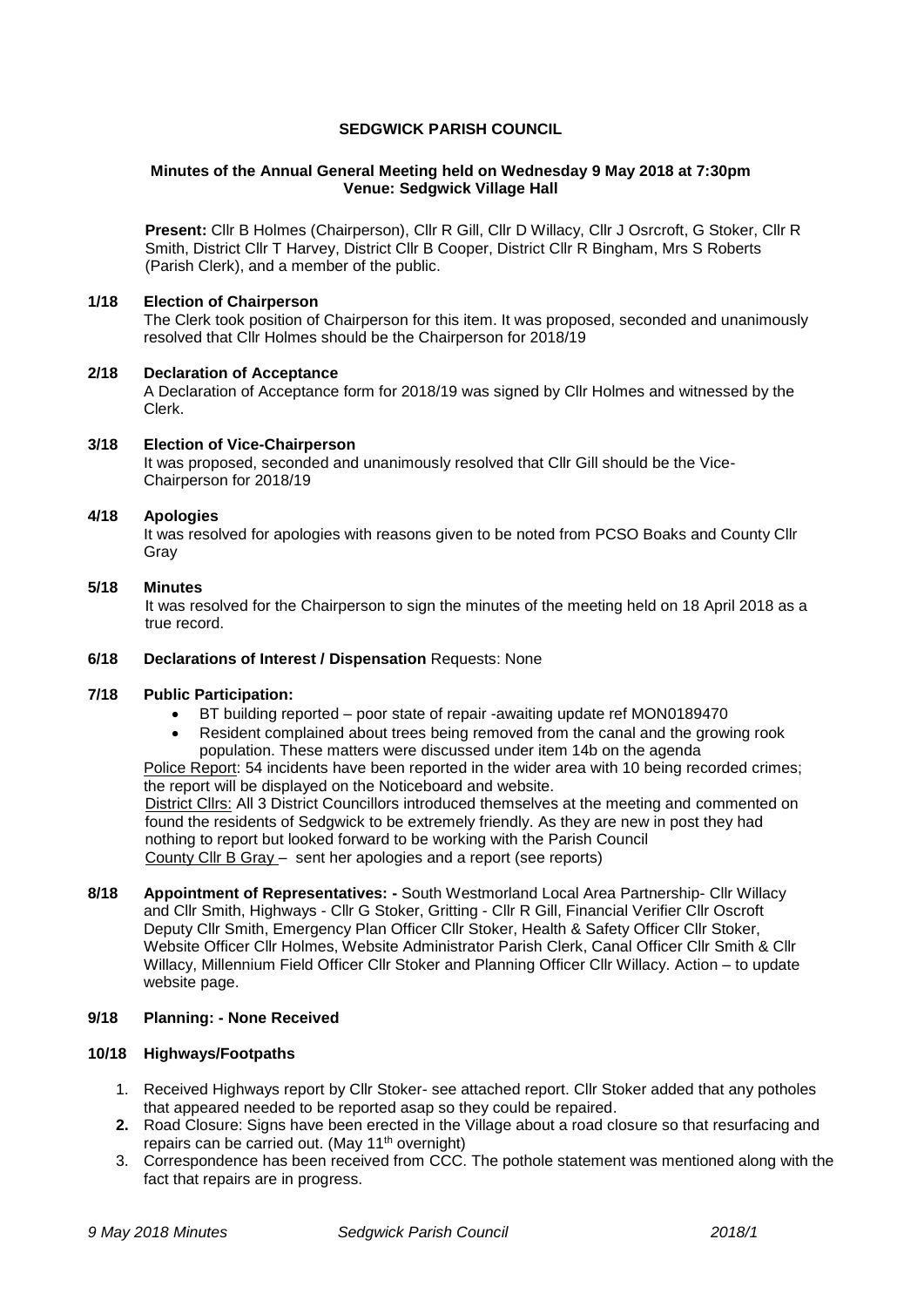# **11/18 Playground /Millennium Field**

- 1. Cllr Stoker has carried out the monthly check on the Millennium Field and reported back that Cllr Willacy had repaired the two steps and repairs had been carried out on the branch section of the tree slide. It was agreed he and Cllr Willacy would clean the slide before the next meeting. A new bench has now replaced and an old bench removed. Cllr Stoker ask Council's approval to remove an old broken bench attached to the fence, which was not fit for purpose. This was approved and would be carried out before the next meeting. Cllr Stoker had purchased some paint to enhance the picnic tables as soon as the weather permits. The Area had been well used over the bank holiday weekend and Cllr Stoker had emptied all the littler bins. It was agreed the parish walk in July would inspect the picnic benches and netball stand to identify any improvements required
- 2. It was agreed to receive a quote for the Annual Safety Inspection from ROSPA, this would be arranged by the Clerk.

# **12/18 Canal**

- 1. The monthly inspection of the Canal Pathways had been carried out (see reports) Cllr Stoker agreed to rectify the lose sign and an inspection of the pathways would be carried out on the Parish Walk in July
- 2. Repair to retaining wall and coppiced vegetation/trees had been completed, Cllr Willacy had supervised the work and was pleased to report it was a good job done.
- 3. The correspondence received complaining about the coppicing of trees was discussed. It was agreed that the coppicing had been necessary to make safe the retaining wall and had been carried out correctly. It was agreed for Cllr Gill to reply, explaining what had been agreed by Council. He would also include the SLDC advice acquired by the clerk about the rook population, also mentioned in the letter.
- 4. Update- safety inspection by A Hearne- Treescapes. Date to be agreed and Council will be advised of the inspection
- 5. The LCRP Towpath Trail Road Show was attended by the Cllr Holmes on Tuesday 8 May at the Strickland Arms. The proposed cycle path route was displayed, following the existing rights of way through the parish as agreed with Council in December. Helen Moriaty confirmed the HLF bid has been successful and the Stainton, Hincaster and Sedgwick Project is going ahead. She agreed to provide Council with a written report for the next meeting.

# **13/18 Data Protection Training**

- Cllr Holmes provided a written report see reports
- It was agreed and approved to Adopt and the GDPR Implementation Action Plan
- Press and Media Policy agreed and approved
- Protocol on recording of all recording and filming of meetings agreed and approved
- Retention of Documents Policy agreed and approved
- Sedgwick Parish Consent form agreed and approved
- Sedgwick Parish Privacy Notice (Public) agreed and approved
- Sedgwick Parish Councillors Guide to the new legislation document was circulated

# **14/18 Armistice Beacon**

See written report by Cllr Holmes, It was agreed to part fund the marquee at a cost of £125.

# **15/18 Finance**

- a) Bank Balance as of 30 April 2018 £12,863.35
- b) Receipts SLDC Precept £10,035.18 and SLDC Grant £ 68.23, VAT repayment £163.46
- c) Payments Approved: G Stoker- painting materials £15.30, P Airey repair stone wall £200 and P Hull Audit and report £80.00, First Utilities DD £ 18.99 Broadband.
- d) The Accounts Report from Meeting Dated 18<sup>th</sup> April 2018, the transactions cleared was signed.
- e) Financial Report: The Audit Report was received, and amendments made and approved, these documents would be approved by the Auditor to complete the signing of the audit document. The certificate of exemption had been completed and approved. Notification of completed Audit would be displayed for examination in the cabinet and the website, when the exemption certificate is finalised. The Audit report is available from the Parish Clerk.
- f) Clerk Salary NALC guidelines April 2018 increase from £12.44 to £12.82, was approved.